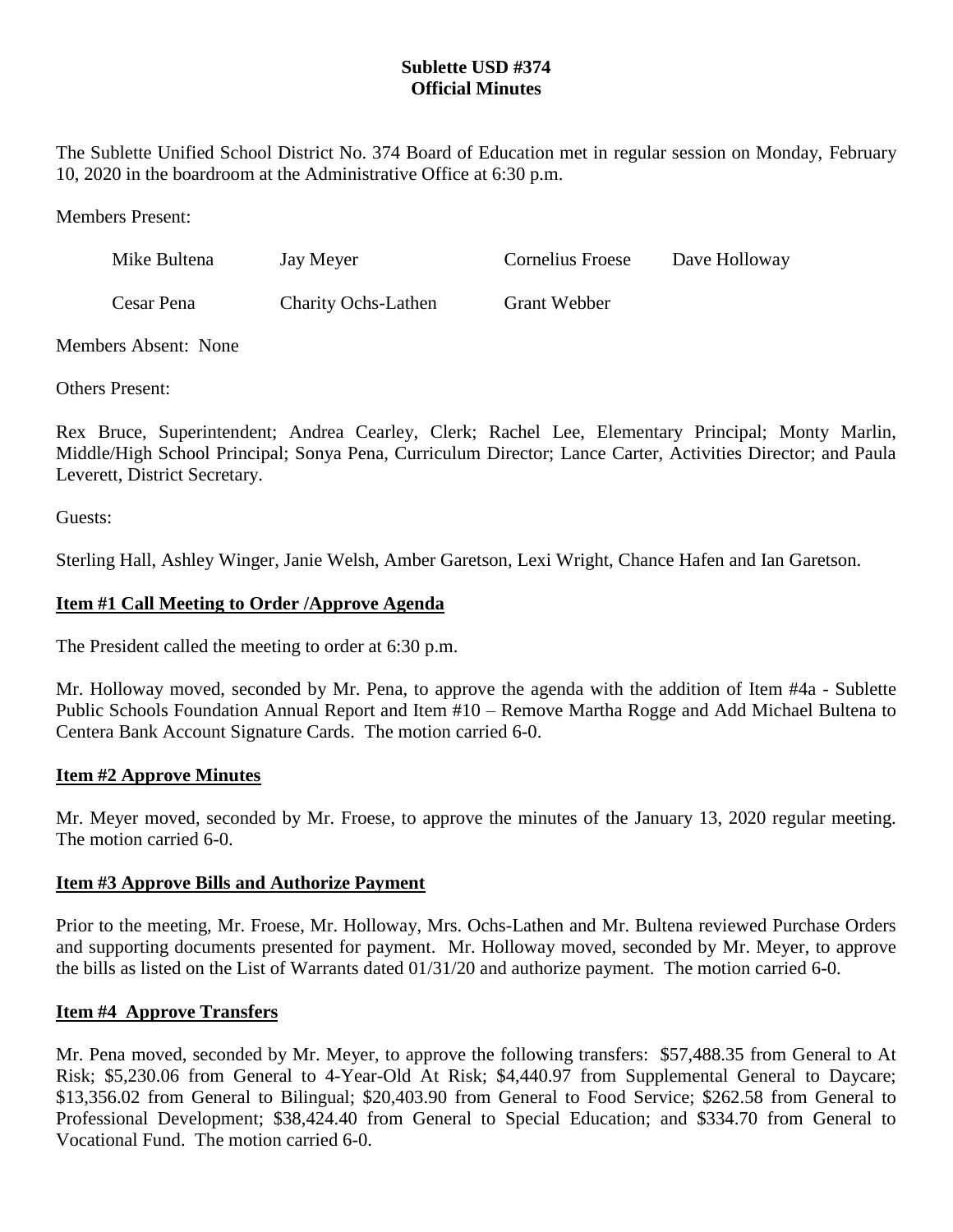Board Minutes Page 2 February 10, 2020

## **PUBLIC FORUM**

Chance Hafen, Lexi Wright and Ian Garetson, elementary ambassadors, were present to share with the Board some of the projects they have been involved with this year. They have helped with the Weekend Backpack program; provided child care during parent/teacher conferences; and they have helped monitor hallways at ballgames.

### **Reports**

### Curriculum

Mrs. Pena reported the Health standards are getting more defined and they are beginning to implement them in the classrooms; the LINK In-Service on Jan. 20<sup>th</sup> was a big success; LINK Grant purchases are continuing; the last of the interim assessments will be given next Friday; and the CTE Conference in Manhattan which she, Jen Bultena and Ashley Winger attended was very beneficial, and they came home with lots of good ideas.

### **Principals**

Mrs. Lee thanked the three ambassadors for coming to the meeting and sharing with the Board. She reported the  $5<sup>th</sup>$  and  $6<sup>th</sup>$  grade Science Fair will be Thursday, Feb. 13<sup>th</sup>.

Mr. Marlin reported on the parent/teacher conferences held last week. Wednesday's numbers were way down, but Thursday was the highest turnout they have had in 5 years. He said they are still discussing the possibility of implementing student led conferences. He reported on the Middle School Math Contest held in Meade on Jan.  $29<sup>th</sup>$  for  $5<sup>th</sup>$ ,  $6<sup>th</sup>$ ,  $7<sup>th</sup>$  and  $8<sup>th</sup>$  grades. Sublette did very well, and he announced the placings in the different categories. The winner of the Middle School Geography Bee held on Jan. 30<sup>th</sup> was Keaton Mason. Feb. 4<sup>th</sup> Todd Tichenor, Major League umpire, came and spoke to the MS/HS students. Feb. 11<sup>th</sup> the GCCC band and choir will come for a visit. Tuesday is also the MS Science Fair. Thurs., Feb.  $13<sup>th</sup>$  will be the Haskell County Spelling Bee. Ashley Winger, KAYS sponsor, announced we have been nominated to host the Regional KAYS Conference next November. She has also written a letter of intent to Blue Cross and Blue Shield to introduce/ promote health and nutrition in our high school, and the letter has been accepted. As a CTE Pathways instructor, Mrs. Winger has three students – Camry Matteson, Alexis Spanier and Carla Guerrero – who are raising spirits and building relationships with the teachers and staff by passing out snacks from their Staff Appreciation Cart.

Mr. Webber entered the meeting at 6:55 p.m.

### Activities Director

Mr. Carter reported the middle school Boys B team placed  $2<sup>nd</sup>$  in their league basketball tournament last weekend; the middle school quiz bowl season is underway with three teams; Basketball Homecoming is this Friday against Syracuse; the high school basketball season is winding down; the High School Scholar's Bowl team are undefeated League and Regional Champions and their State tournament is this Saturday in Inman; Feb.  $26<sup>th</sup>$  is League Music; Feb.  $27<sup>th</sup>$ ,  $28<sup>th</sup>$  and  $29<sup>th</sup>$  is State Honor Choir in Wichita which we have three students who qualified to attend.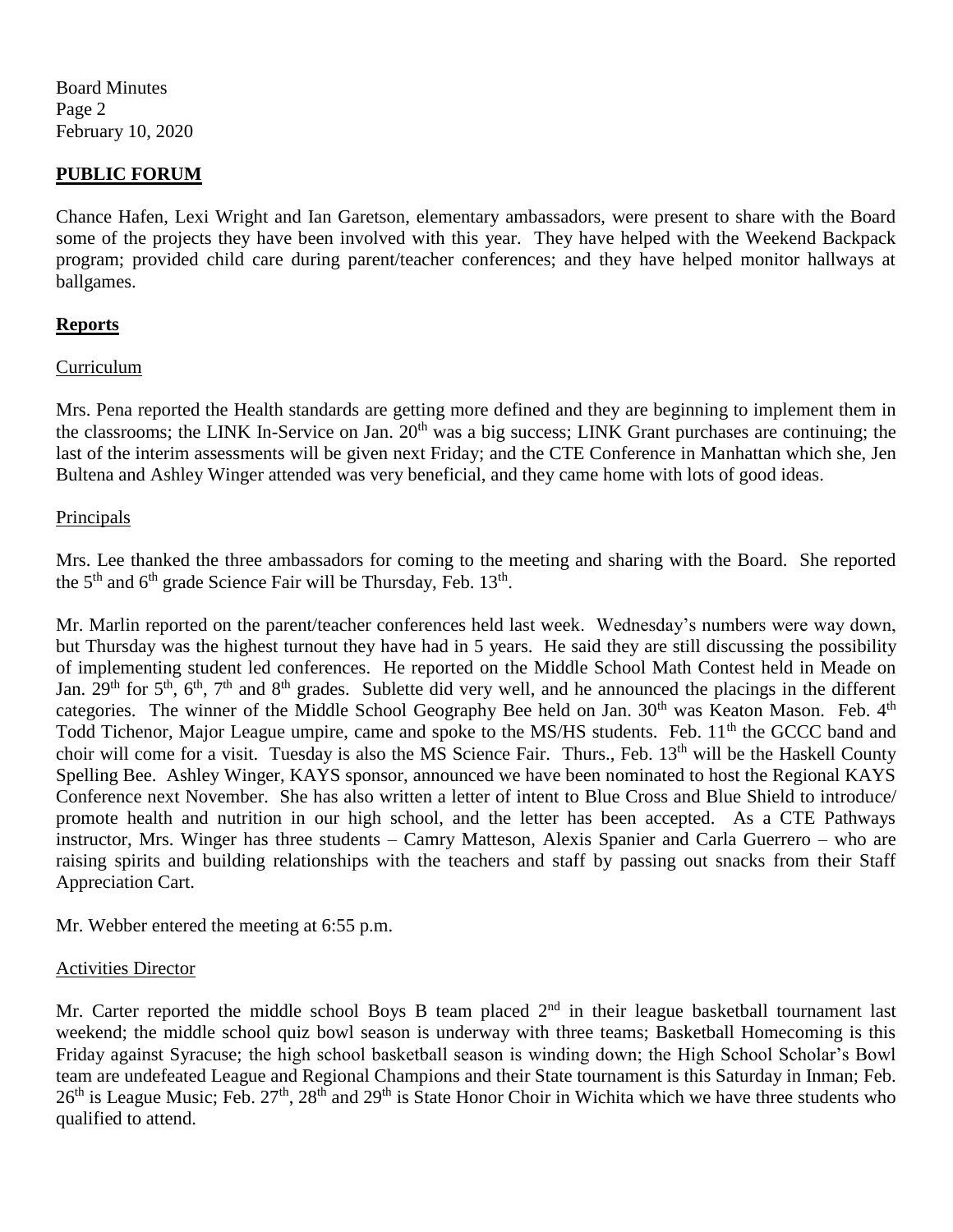Board Minutes Page 3 February 10, 2020

#### SWPRSC/HPEC

Mr. Meyer was unable to attend the SWPRSC meeting. Mr. Bultena reported the HPEC meeting was cancelled due to weather.

#### Superintendent:

Mr. Bruce reported with the possibility of 80 plus students qualifying to go to State Music in Salina, he may use a Facebook page to ask for donations to help with the cost of lodging and food. After our big snow storm a couple of weeks ago, Mr. Bruce reported he has a new snow removal plan in place which should work much better. Mr. Bruce will leave Wednesday for appointments in Houston. He announced Mrs. Stuckenschmidt received an Elementary Music Teacher of the Year award recently.

### **Item #4a Sublette Public Schools Foundation Annual Report**

Mr. Sterling Hall gave the Sublette Public Schools Foundation annual meeting report.

## **Item #5 Economic Development/Janie Welsh**

Mrs. Janie Welsh was present to discuss the economic development of Haskell County.

### **Item #6 Executive Session – Negotiations**

Mr. Bultena moved, seconded by Mr. Pena, to go into executive session to discuss negotiations, to include Mr. Bruce in executive session, and to reconvene to open session in the boardroom at 7:40 p.m. The motion carried 7-0.

The Board reconvened to open session at 7:40 p.m.

# **Item #7 Executive Session – Non-Elected Personnel**

Mr. Bultena moved, seconded by Mr. Holloway, to go into executive session to discuss an individual employee's performance and a potential employee pursuant to non-elected personnel exception under KOMA, to include Mr. Bruce, Mrs. Lee and Mr. Marlin in executive session, and to reconvene to open session in the boardroom at 8:00 p.m. The motion carried 7-0.

The Board reconvened to open session at 8:00 p.m.

# **Item #8 Re-appoint Israel Hernandez to Sublette Recreation Board**

Mr. Pena moved, seconded by Mr. Holloway, to re-appoint Israel Hernandez to the Sublette Recreation Board. The motion carried 7-0.

# **Item #9 Contract Approval**

Mr. Pena moved, seconded by Mr. Webber, to approve the supplemental contract of Kandice Dance as High School Assistant Track Coach. The motion carried 7-0.